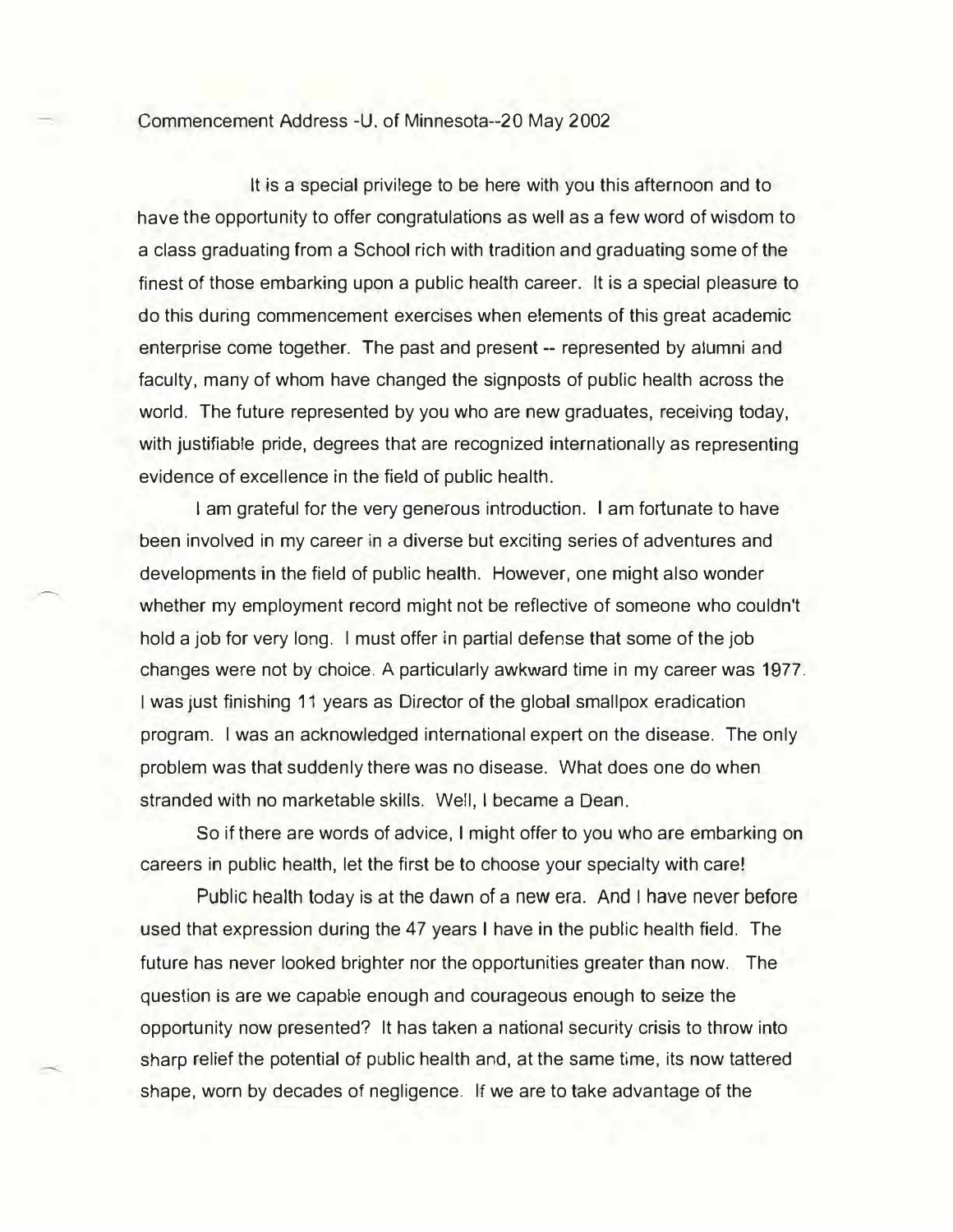opportunities now being presented to us, creativity and imagination will be the critical attributes that are needed. We will need to reshape a culture that, I believe, has come too much to be dominated by managers with limited knowledge of the science and challenge of public health and who, I fear, all too often speak when they should be listening. I will elaborate before returning to the new challenges confronting us.

There is a great deal more to public health than good management. That would seem obvious but, to many, it is not. Regrettably, both at federal and state level, I see all too many programs in which the leadership is wholly preoccupied with budgets, Gant charts, quarterly reports and all the trappings of management but who have taken no time to study and understand the problem confronting them and to think through what they are doing and why.

 $\left($ In every program, it is critical to regularly step back and ask the question not "am I doing things right?" but, rather, "am I doing the right things?" Most of the important changes in our smallpox eradication strategy came quite directly from asking that question. One example. When the program began, all the textbooks stated that smallpox vaccination conferred immunity for no more than 3 to 5 years and so, dutifully, we set about to systematically vaccinate and revaccinate the entire population of each of the endemic countries. The initial results were encouraging but not optimal. Childhood coverage was good, usually reaching 90% but vaccinating adults was proving difficult. A good deal of effort began to be expended in trying to solve this problem.

-

I

Meanwhile, we were establishing surveillance systems that required each health unit to report once each week as to the number of cases they had seen. A team of two would then go out to the village, search for additional cases, vaccinate contacts, and gather basic information -- name, age, date of onset and presence of a vaccination scar. The early results were puzzling. Virtually none of the cases had a vaccination scar. That didn't seem right. If vaccination was effective for only 3 to 5 years, we ought to be seeing cases among teenagers and adults who had previously been vaccinated. We weren't. Yet, we knew that, in the countries where we were working, vaccination programs had been hit and

2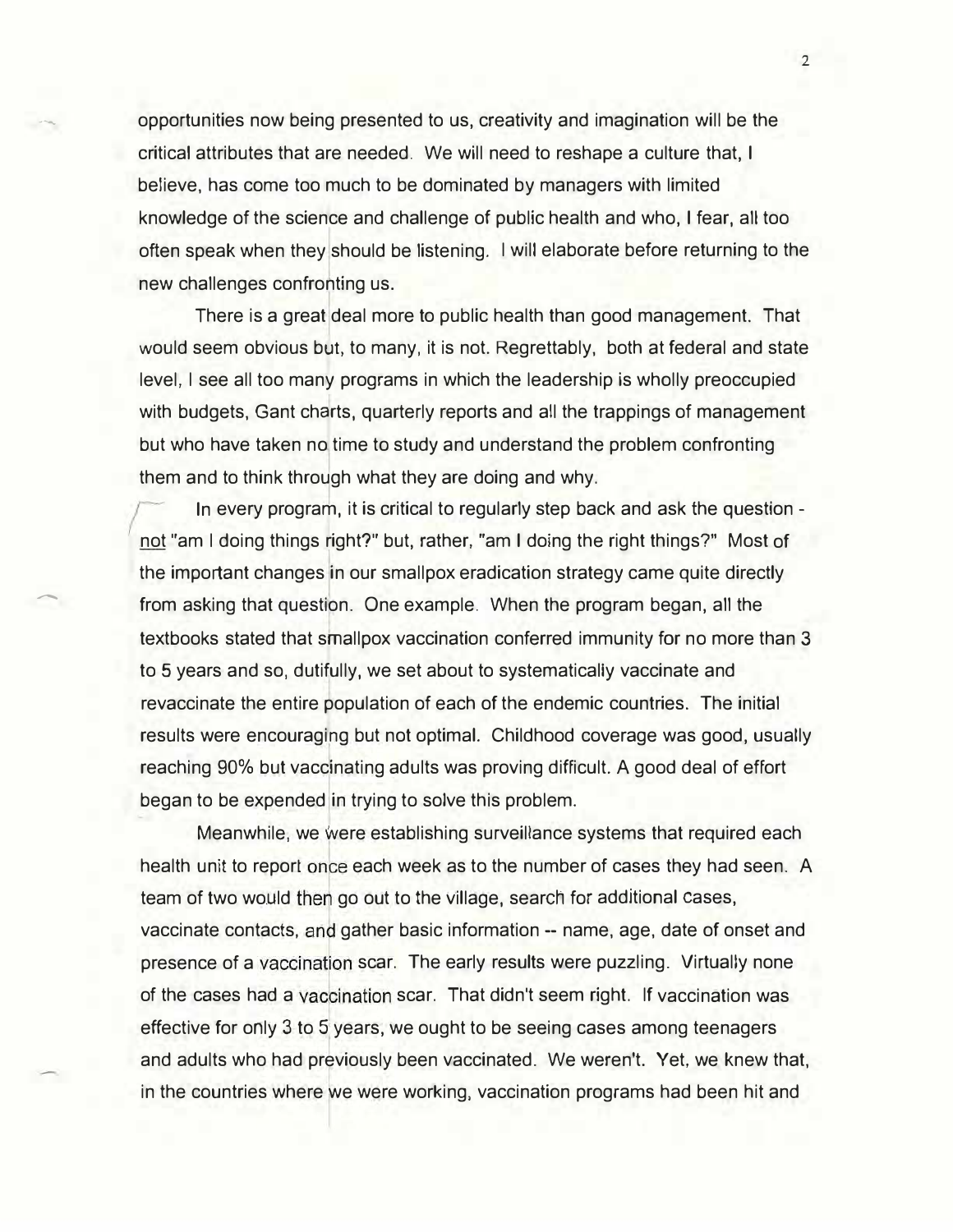miss affairs in which many remained unvaccinated and few had ever been vaccinated more than once. We were sure the surveillance teams must not have been looking carefully for scars and so we sent a special team to repeat the studies -- and to our surprise -- we found vaccine efficacy ratios of more than 90% after 20 years. As we learned, individuals partially protected by vaccination, could get a sub-clinical infection with smallpox and a major boost in antibody, much as happens today with measles infections. It protected them for life. For all of the years, smallpox had been studied and combated, this was unknown.

We were obviously wasting a lot of manpower and vaccine in trying to revaccinate a great many people who didn't need to be revaccinated. We were doing things right but we were not doing the right things. We altered the strategy to focus on getting a vaccination scar on every arm. These were primarily the children who were much more easily vaccinated and the program progressed much more rapidly with less effort and fewer vaccinations

A more egregious example of the observation that there is a great deal more involved in a successful program than mechanical management comes from a musical source and a well-trained management consultant.: It is a wonderfully humorous critique of Schubert's Unfinished Symphony. The critic writes:

"It appears that for a considerable period of time the four oboe players had nothing to do. The number should be reduced, and their work spread over the whole orchestra, thus eliminating peaks of activity. All 12 violins were playing identical notes. This seems unnecessary duplication and the staff of the section should be drastically cut. If a large volume of sound is really required, this could be obtained through an electric amplifier. No useful purpose is served by repeating with horns the passage that has already been handled by the strings. If all such redundant passages were eliminated, the concert could be reduced from two hours to 20 minutes. If Schubert had attended to these matters, he would probably have finished his symphony".

A second word of advice that has served me especially well over the years derives from my first year in medical training. It is the ultimate answer in

3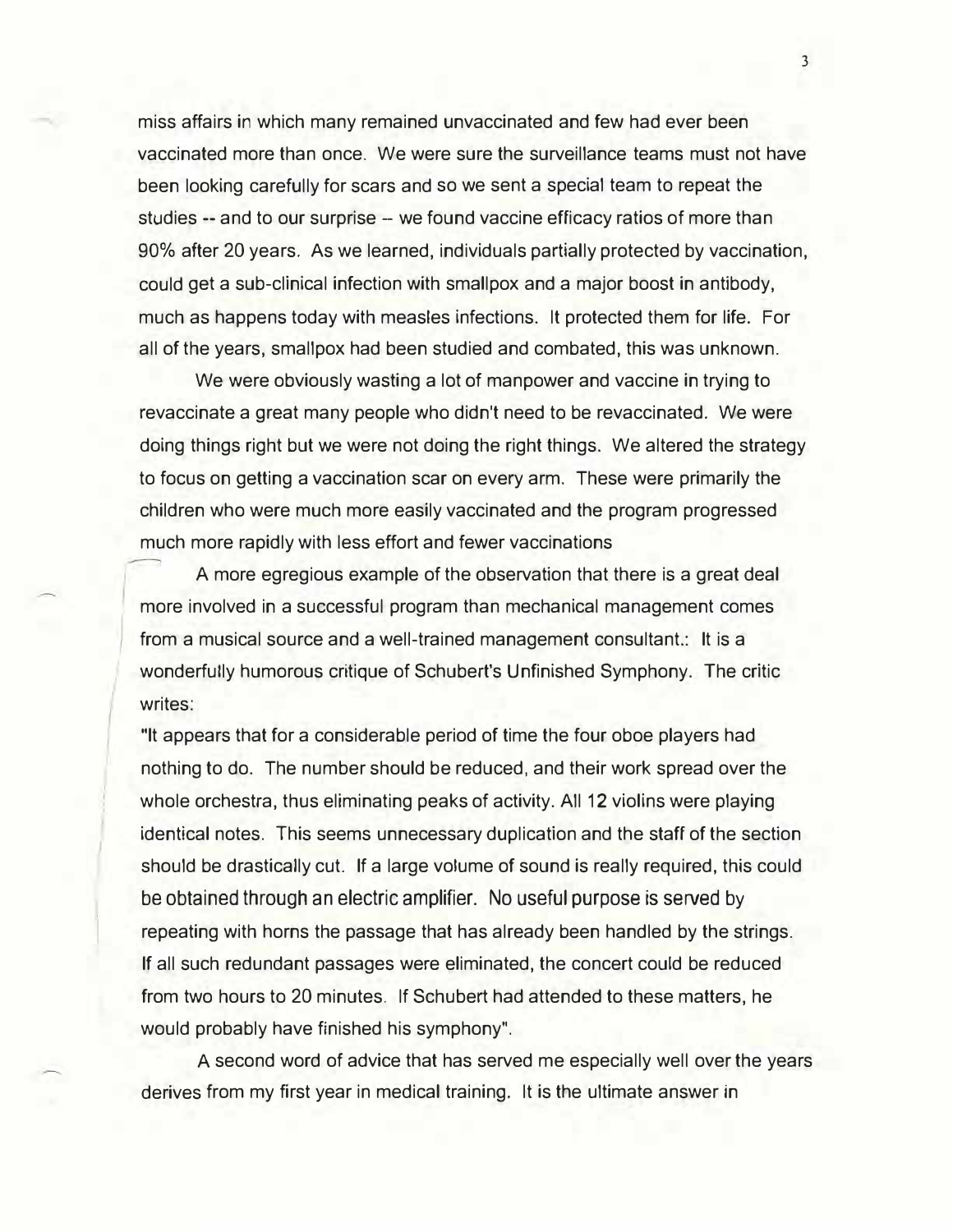determining what to do in a problem situation when you don't what to do. The } point was made by those teaching us physical diagnosis that however puzzling a particular case, however problematical the diagnosis, the patient would usually provide the answer if one would only question him closely and listen carefully. The secret was thorough questioning and the key word was LISTEN.

For some 10 years, I directed the Epidemic Intelligence Service. All of us were on call 24 hours a day with the expectation that, if help was needed, one would get there (wherever there was) that day or early the next morning. Not surprisingly, it was the Chief EIS Officer in the early days who was expected to deal with the more difficult problems. I recall only too vividly on too many occasions to recount, of flying into a city that was experiencing some sort of mysterious outbreak, only to be besieged immediately on arrival by public health staff, the press, civil authorities and who knows who else, all seeking immediate answers as to what was happening and what could be done about it. As often as not, I found myself quite in the dark as well and without a very clear idea as to what was really going on or how best to sort it out. The answer, as I discovered, was to put on my most confident-appearing and reflective demeanor and to begin asking question after question and LISTENING. It was quite surprising to find that most of the time, there were a number of people who had a pretty clear idea of not only what the problem was but how it could be solved. It was simply that no one in authority was listening -- and, unfortunately, deaf authorities seem to be in all too abundant supply in all too many organizations today.

Thus, for our smallpox program, it was a rule that all staff spend at least one-third of their time in the field with vaccinators and lower lever supervisors observing, questioning, listening. And so arose a surprising number of good ideas when one asked -- how could this job be done better, or faster, or more efficiently. We asked -- What could we at state or national or international level provide that would help you to do a better job. One of the most surprising discoveries came from Indonesia. There, they had surveillance staff who went out each day by bus or bicycle to seek reports of smallpox from clinics, markets and village leaders. One of the staff, characterized as efficient but basically lazy,

4

Know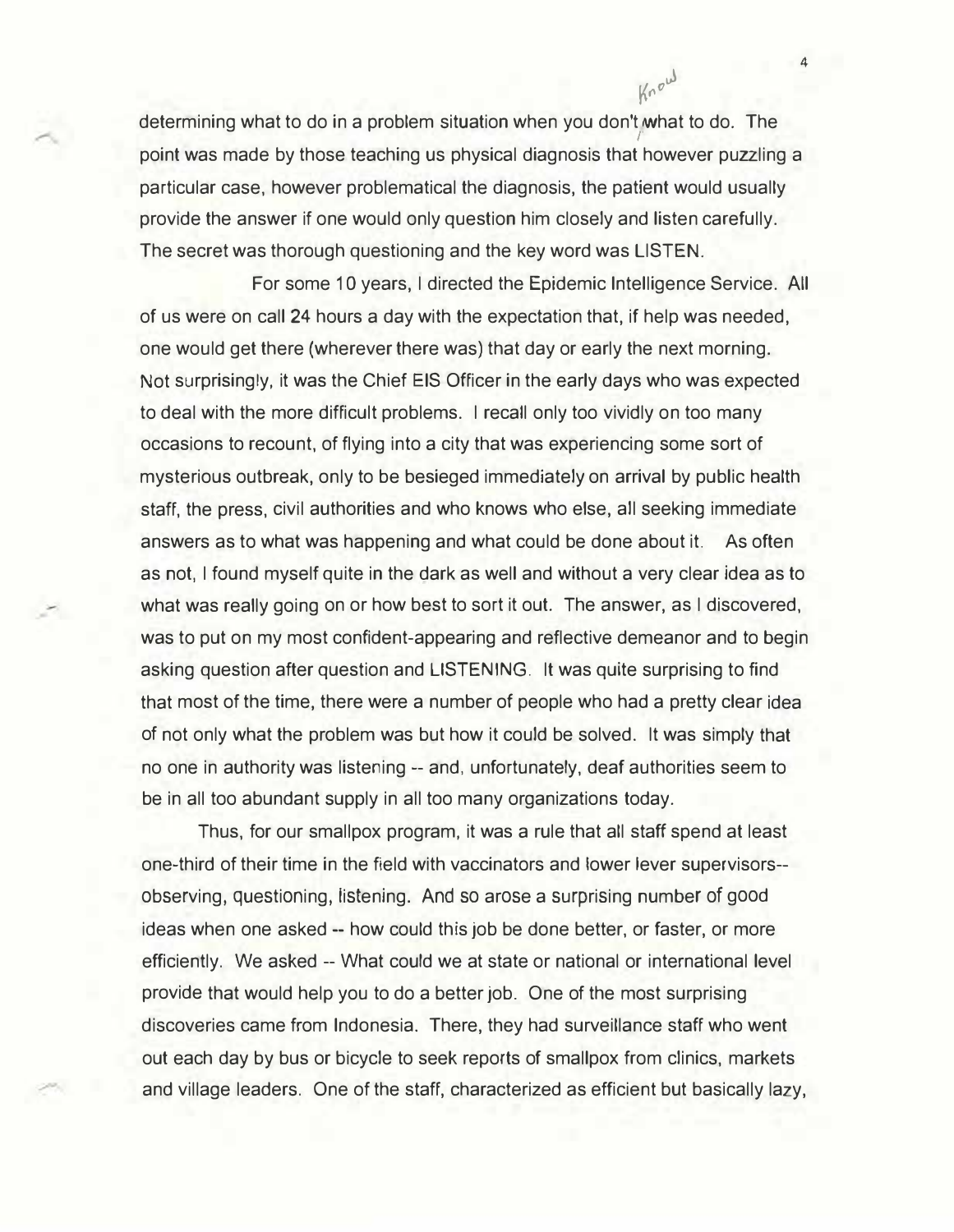returned by noon each day to his District Headquarters but with the most incredibly long list of possibly infected villages -- most of these being later confirmed as correct reports. When we questioned him as to just what he was doing, he offered a simple but ingenious explanation. He took a pictorial card from a training manual which we had prepared and carried it to one elementary school after another, and, class by class, showed the picture of smallpox and asked if anyone had seen a patient such as that. It didn't take long to discover that 8 to 12 year old children generally know just about everything that goes on in their villages and are more than enthusiastic to tell all. Thus arose the use of a WHO smallpox recognition card which came to be used in schools and markets throughout the world.

Today, we are facing unique challenges of a character that this country has never before confronted. To counter these challenges will demand the very best of all of us in devising new approaches and solutions. Public health is at the center of the action. Once we experienced a level of confidence in our national security, protected as we were by two oceans, time and distance. We were fortunate. Few countries enjoyed such luxury. That sense of safety and security was shattered on September 11. Then some of our worst fears materialized as cases of anthrax began to be reported -- an assault with a biological weapon with a potential for disaster far beyond anything most had ever imagined. It was apparent that the US was now more integrally tied to the rest of the world than ever before and, as well, the threats, turmoil and hostilities of other peoples and nations. Several of us had spent some four years endeavoring to alert a complacent government and a generally disinterested public health and medical community to the threats posed by biological weapons-- weapons acknowledged to pose a substantially greater threat than either chemical or nuclear agents.. One of the most important of the national leaders in endeavoring to alert the country was Minnesota's own Mike Osterholm. The response by government was neither as generous extensive nor aggressive as we were asking but , in 1998, some initiatives began to be taken that have served to begin to prepare a nation to deal with this threat.

-

5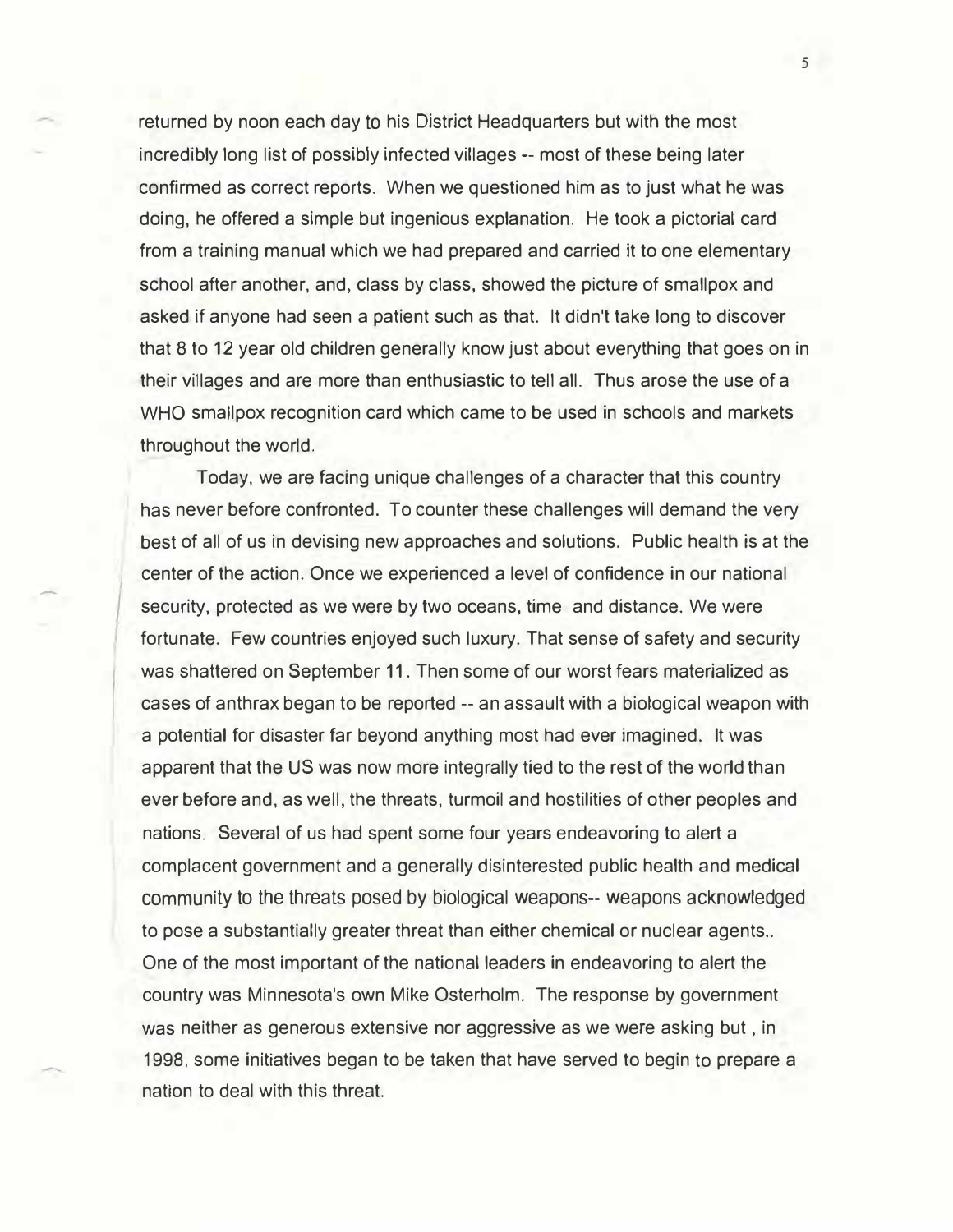Happily, it is now being recognized by Congress and the Executive Branch of government that the most important thing we can do to be prepared to counter the threat of biological weapons is to strengthen our public health infrastructure, to link it more closely to those engaged in medical care delivery, especially the infectious disease specialists and those in emergency medicine and to forge regional programs that incorporate the hospital community and the laboratories .. In undertaking to do this, we will, of course, be better prepared to deal with such as new and emerging infections or chemical agents, whatever their origin.

A bill appropriating \$3 billion for public health preparedness -- and this is indeed what it is called -- was signed by the President on January 10 of this year. This is ten times as much money as was made available by the Congress for such activities in the Department of Health and Human Services last year. We have been and remain concerned that we could, at any time, experience another attack with a biological weapon. The fact is that some group prepared a very high quality anthrax powder and disbursed about 10 grams of it. They did not do this without a great deal of work and experimentation. We can count on the fact that there are other supplies out there somewhere. Note also that the Soviet Union kept, in storage, more than 30 metric tons of anthrax spores. Where those stocks are at present is not known. We do know, however, that the spores are stable enough to survive for decades at room temperature.

-

Thus, on January 10, we saw that it was urgent to disburse funds to the States so that they might accelerate their planning and programs for preparedness as soon as possible. Accordingly, on 31 January, Secretary Thompson notified the Governors and State Health Officers that more than \$1 billion had been allocated to the States, primarily proportionate to population and that they could begin spending up to 20% of the total funds immediately. Each state was asked to submit by 15 April a description of their plans and progress that had been made to date. The Secretary has promised to have all plans reviewed by the end of the month and, as they are approved, the balance of the funds will be made available to the States.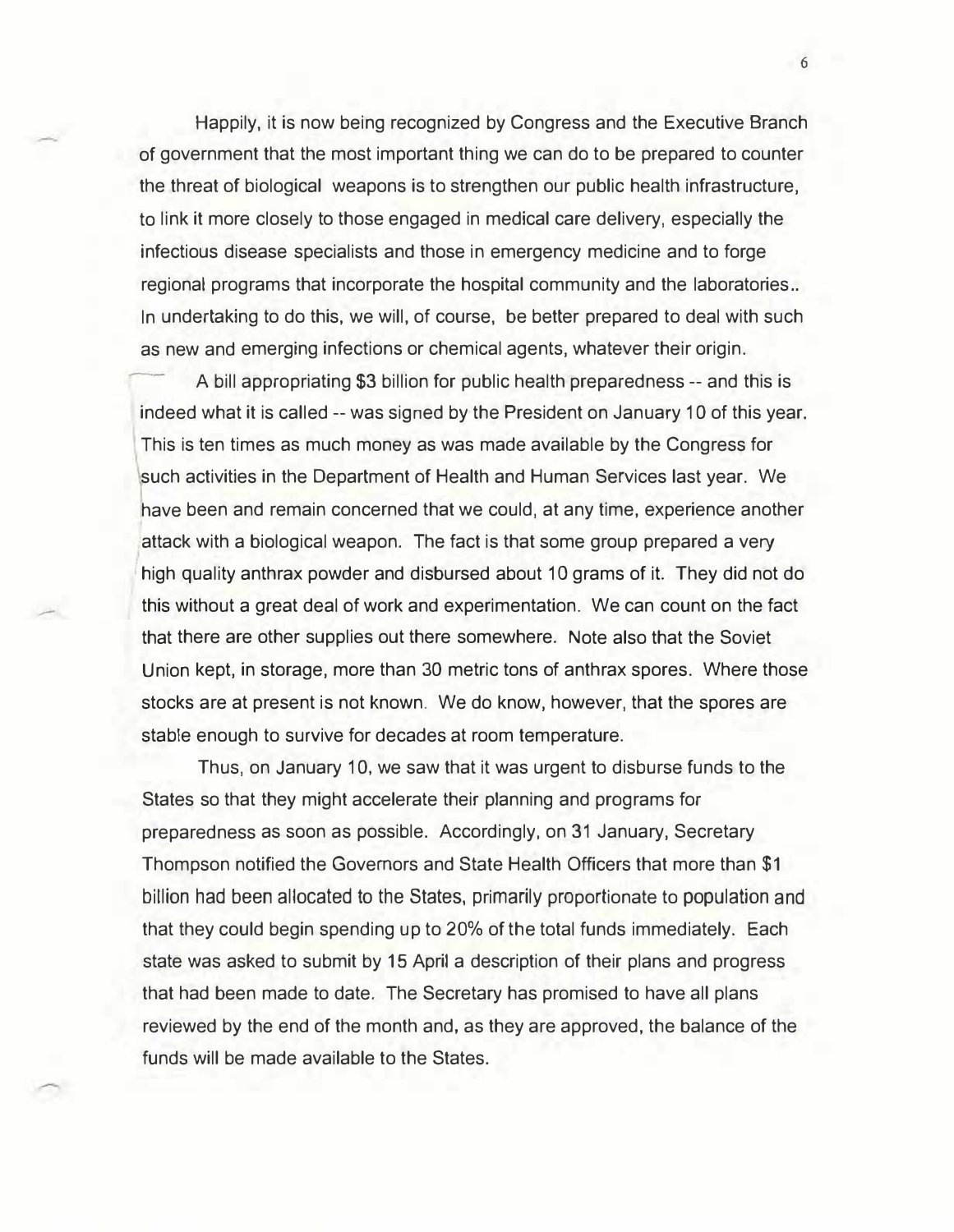We have now had the opportunity to review quite a number of the State plans. I personally have been astonished and impressed by how many have taken this initiative as seriously as they have and have exhibited remarkable wisdom and foresight in development of their plans. What is gratifying to me is that State Health Authorities are assuming the responsible lead role in most states, bringing together those from hospitals, emergency medicine programs, the Veterans Administration, tribal authorities, the Red Cross, state and national law enforcement agencies and many others. What is expressed in the plans is a sense of community participation in the interests of better health of a degree that most acknowledge has never been evident before.

We are regularly asked whether this is some sort of emergency appropriation that will not be renewed. Only time will tell. However, the President has asked for a 50% increase in our Departmental budget next year. We have asserted regularly that it will take a number of years to rejuvenate our sadly tattered public health system and this seems now to be generally accepted in Congress. The anthrax outbreak of last year served to sensitize the country much as would a first dose of a vaccine. A second dose, I am confident will assure permanent immunity against again letting down our guard-- and one can say, with reasonable certainty, that there will be a second event. If not manmade, it could be one or more of the new or emergent infections -- another variant of a slow virus like HIV; perhaps dengue fever; perhaps a new arthropod borne encephalitis outbreak.

Public health over the next decade, indeed over the next half century promises to be more critically needed than ever before in history; a growing reliance and understanding between public health and medicine is a certainty; prospects for serious advances, through research, in preventing AIDS, tuberculosis and malaria can be foreseen. In brief, there is a potential for public health that is beyond the horizons we have heretofor imagined. Will this come about? It will if those of us in public health bring to the task good science, imagination, creativity, a spirit of adventure and a willingness to refashion fossilized bureaucracies and, where necessary, to short-circuit the obstructions.